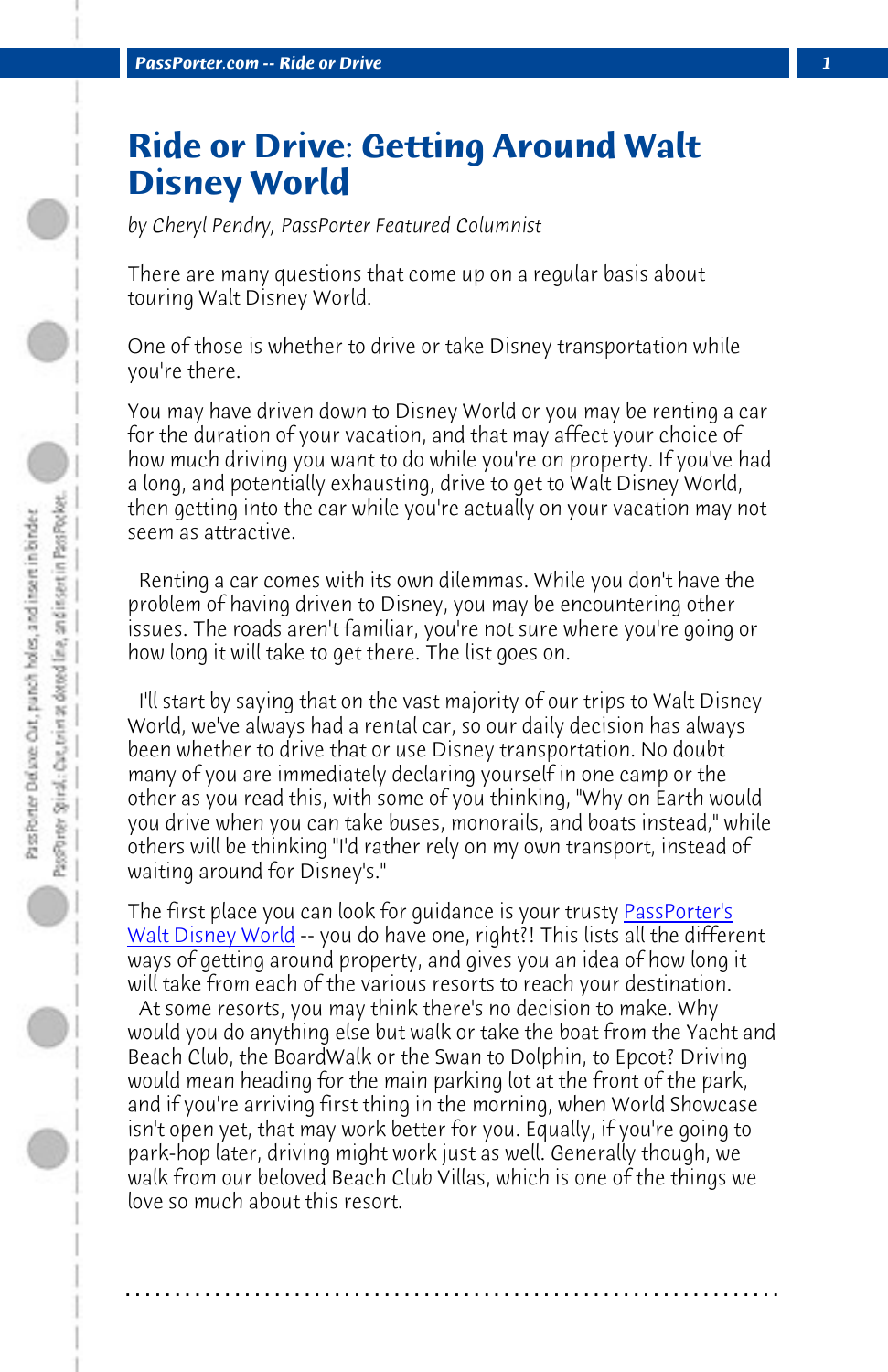With the monorail resorts, the choice is pretty straightforward, simply because of the location of the Magic Kingdom's parking lot, across Seven Seas Lagoon from the park itself. Why would you do anything else other than take a monorail or a boat, or in the case of the Contemporary and Bay Lake Tower, walk? It's the most straightforward and easiest way to get there. In truth, heading to the Magic Kingdom from resorts outside the Magic Kingdom area is when we tend to keep our car off the road, because it's such a hassle to drive there. You have to park, then catch the monorail or boat over to Magic Kingdom. With the bus, it picks you up at your resort, and deposits you at the park entrance. What could be simpler?

 The opposite is true for us with Animal Kingdom. We always drive out there, as we tend to find it much quicker than taking the bus. If you're there early enough in the morning, the chances are that you can walk from your spot in the parking lot, rather than taking the tram, as that can be just as quick.

 Of course, parking is one problem you're always going to have whenever you drive anywhere, and nowhere is that problem more apparent than at Downtown Disney. Generally, unless the parks are absolutely packed to capacity, and if that's the case they're probably already closed to anyone who's not using Disney transportation, there's usually a parking spot to be found somewhere in those enormous theme park lots. The same isn't necessarily true for Downtown Disney, particularly at busy times. You try driving there any time other than opening during the week or so running up to Christmas. It's not a pretty sight, I can assure you! Equally, Friday and Saturday nights tend to be pretty busy there as well. You may need to factor in extra time to find a space, or resign yourself to a pretty long walk from the lot. This is where the bus can win out, although the time spent visiting the multiple stops at Downtown Disney can be frustrating.

 Let's not forget that there are also stops for the water parks on some bus routes, which can be a real pain. Blizzard Beach is added into the Animal Kingdom routes, while Typhoon Lagoon is a stop on the way to and from Downtown Disney. That's why, if we're heading to either Animal Kingdom or Downtown Disney, we tend to get behind the wheel.

 Sometimes, the car is the obvious choice. Buses don't run directly from one resort to another, and getting around by bus can be tough, especially if the parks are closing early and you're heading out to a late night dinner appointment. With most of the Signature restaurants located at Disney's resorts, it leaves a car or a taxi as the easiest way to get to and from such appointments. And let's be honest, if you're dressed up for a special dinner, do you really want to be in those posh

**. . . . . . . . . . . . . . . . . . . . . . . . . . . . . . . . . . . . . . . . . . . . . . . . . . . . . . . . . . . . . . . . . .**